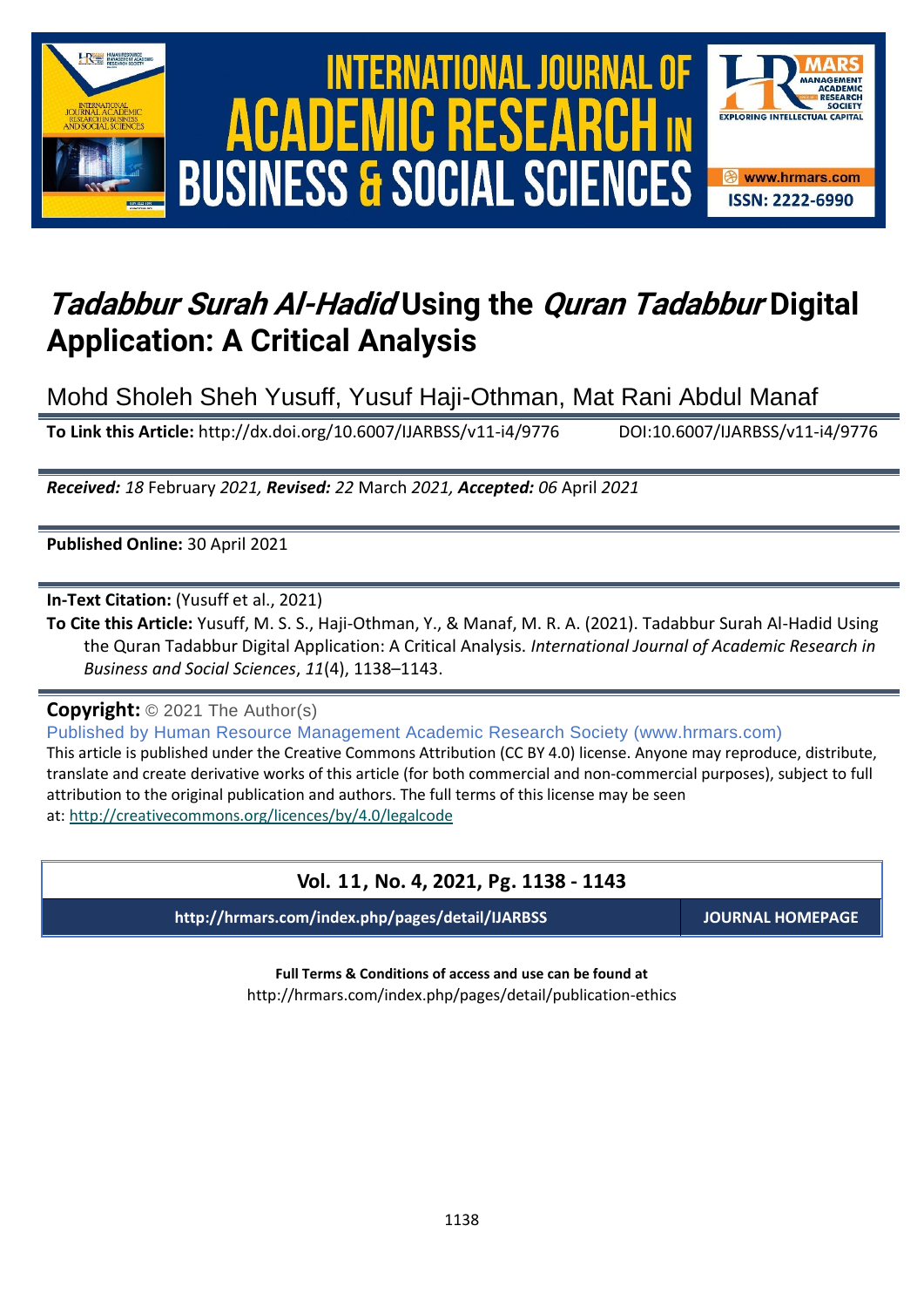

# *Tadabbur Surah Al-Hadid Using the Quran Tadabbur Digital Application: A Critical Analysis*

### Mohd Sholeh Sheh Yusuff, Yusuf Haji-Othman, Mat Rani Abdul Manaf

Sultan Abdul Halim Mu'adzam Shah International Islamic University (UniSHAMS), Malaysia

#### **Abstract**

The tadabbur of the Qur'an is an interaction process on the universal Qur'an. There are various advantages and benefits of incorporating tadabbur when reading the Qur'an. The Qur'an tadabbur process can be performed by using smartphone application facilities. However, the manner of smartphone facilities being utilized by society today is worrisome where they tend to waste time for entertainment purposes and spend less time on beneficial things, prefer to surf entertainments on social media compared to religious slots and facts that can expand their knowledge. Hence, this study aims to expose one of the methods to tadabbur The Qur'an via smartphone application "Aplikasi Quran Tadabbur Digital" by focusing on Surah al-Hadid as preliminary findings and research examples that can be performed on other applications and surahs. This study implemented an observation method and content analysis to identify the application's usage as one of the approaches to tadabbur the Qur'an's holy sentences. This study's findings found that the tadabbur method used via this application only comes into contact with the sentence's literal meaning, and does not touch on its in-depth debate. It is in line with the objective of this application's invention which is to provide information and simple understandings to society that tries to mingle with the tadabbur of the Qur'an sentences. Therefore, the usage of smart phone's application, the "Aplikasi Quran Tadabbur Digital" as a route to tadabbur the Qur'anic sentences is being encouraged to make use of smart phone's function in a good way.

**Keyword**: Qur'an, *Tadabbur*, Smartphone Application, Qur'an Digital *Tadabbur*, Surah Al-Hadid

#### **Introduction**

The speed of technology facilitates access to information at your fingertips via smartphones in particular, whether accessing things that are neglected or things that are beneficial. According to Wan Norina (2013), the use of such technology causes the moral collapse of today's teenagers. Adolescents tend to spend less time entertaining and less productive, spending time on social media in the form of entertainment (Mawaddah & Abdullah, 2008) compared to religious slots and knowledge discourses that can add knowledge (Ab. Halim & Zarin, 2006). This situation causes the community to less and less appreciate and scatter the contents of the Qur'an.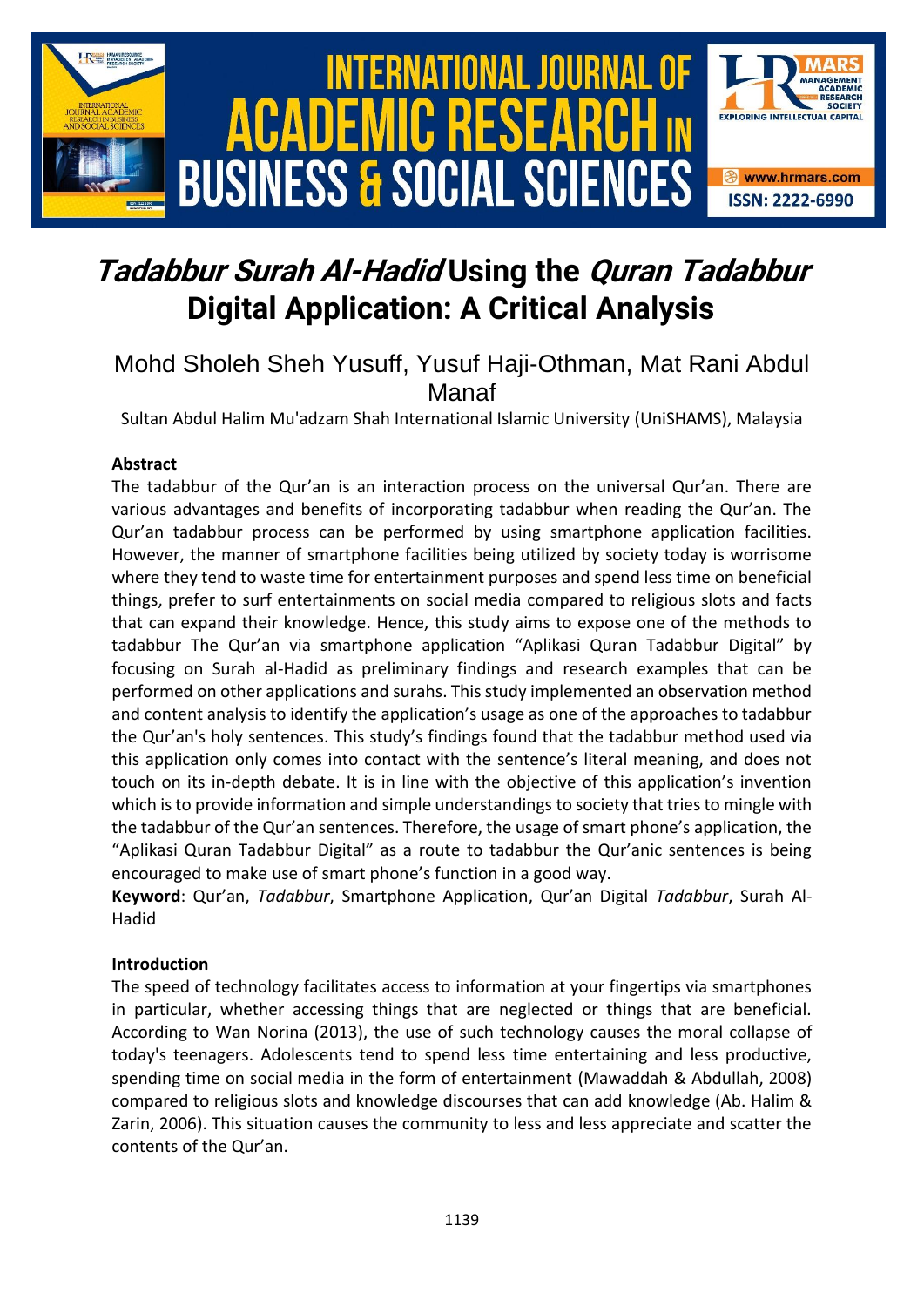**Vol. 1 1 , No. 4, 2021, E-ISSN: 2222-6990 © 2021 HRMARS**

Thus, the need to use media and technology, especially smartphones to *tadabbur* the Qur'an, is becoming a necessity in accordance with the development of knowledge and technology (Monika, 2016). The *tadabbur* application that is downloaded makes it easier for the community to *tadabbur* of the Qur'an, understand, practice and then return to a generation close to the Qur'an as happened in the time of the *al-Sahabah*.

The objective of this study is:

- To expose one of the methods to tadabbur The Qur'an via smartphone application "Aplikasi Quran Tadabbur Digital"
- To apply the study of Surah al-Hadid using the application
- Reveal preliminary findings and research examples that can be performed on other applications and surahs.

#### **Research Method**

This study uses observation and content analysis methods. This study searched the android's 'play store' using the word *tadabbur*. Results showed that 15 applications relating to the *tadabbur*. The researcher further filters search results by placing the criteria *tadabbur* in Malay, through the method of assessment, encompass the whole Qur'an, and instead of *tadabbur* in certain surahs. Next, this study selects an application that has a *tadabbur* part of the sentence, not a mere sentence interpretation. Of the fifteen applications, only one application meets these criteria, namely the Qur'an Tadabbur Digital. The data obtained were analyzed and reported by explaining the level of *tadabbur*, methodology and advantages of the Qur'an Tadabbur Digital application.

#### **The Concept of** *Tadabbur*

According to Ibn Manzur (nondated), the original word *tadabbur* is *dabbara* which means to see something and think about it over and over again. *Tadabbur al-Qur'an* is a method used in understanding the meaning of each word of the Qur'an and think about the clues from the contents of the verses of the Qur'an with a humble heart (*khusyuk*) (Ibn Kathir, 2002). There are four clues from the *tafsir* of the Qur'an on the word *tadabbur*, namely the mind and heart that are united with the recitation (Qur'an, 5:83), which touches the emotions (Qur'an, 9:124), a sense of slavery (Qur'an, 17:109), increase faith in Allah (Qur'an, 8:2).

In terminology, the meaning of *tadabbur* is to think and ponder the verses of the Qur'an in order to understand it, to delve into its meaning and wisdom and to know its contents (Khalid, 2004). According to Abas Asyafah (2014), *tadabbur* involves reading, listening, understanding, feelings, accept the truth, and the response to the Qur'an as shown in Figure 1.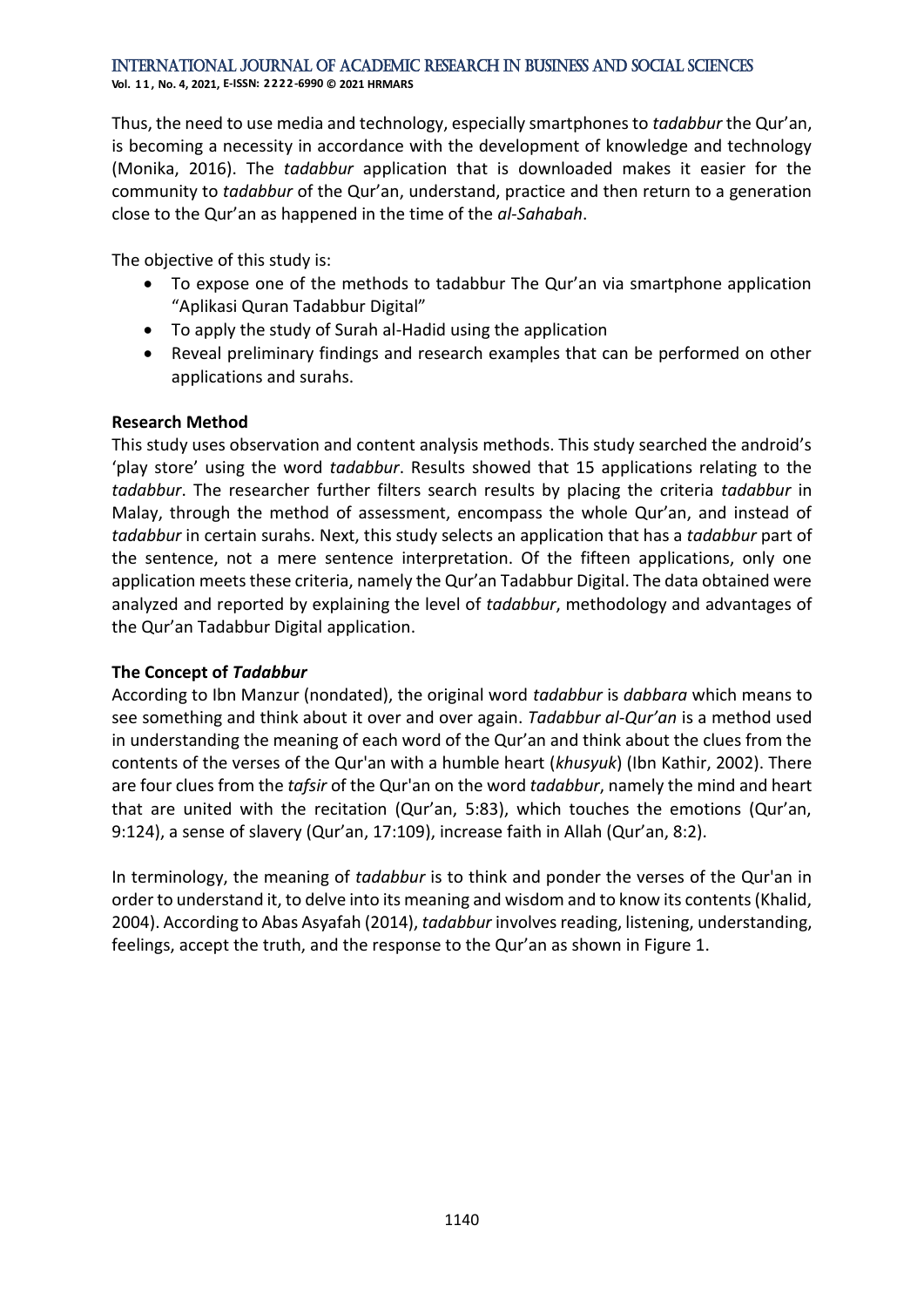**Vol. 1 1 , No. 4, 2021, E-ISSN: 2222-6990 © 2021 HRMARS**



**Figure 1:** *Tadabbur* **Process (Abas Asyafah (2014))**

Sin (2002) perceived *tadabbur* as observation, research, reflection and study conducted on the meaning of the Qur'an. The fact of *tadabbur* occurs during the process of understanding the verses of the Qur'an. While deep understanding corresponds to the rate of one's ability to understand the interpretation of Qur'anic verses. This can be seen based on the knowledge mastered and the inspiration that Allah SWT bestowed.

#### **Discussion and Conclusion**

In this section, this study explains the methodology used in respect of the application, as well as the *tadabbur* verses of surah al-Hadid. According to observations by researchers, there are six methodologies used in this application, namely:

- 1. Using Tafsir Ibn Kathir as the main reference for *tadabbur*. This application uses Tafsir Ibn Kathir as the main reference and does not use other references to prevent the discussion from becoming too long.
- 2. Removing the perceived unnecessary. This application does not include the introduction of the surah, the narration of the hadith related to the surah and the specialization of the meaning of certain words in the surah as found in Tafsir Ibn Kathir.
- 3. Translate sentences into easy-to-understand meanings. For example, in the word of rramslate sentences mile cas, to anacrotana meanings. For example, in the nora or God (Surah al-Hadid, 57:14): ់<br>តំ أ while the meaning of the words of this verse is 'until the command of God comes'. The translation of the verse is done as a result of research on Tafsir Ibn Kathir and helps the reader understand the meaning of the verse more easily, thus making the process of *tadabbur* run smoothly.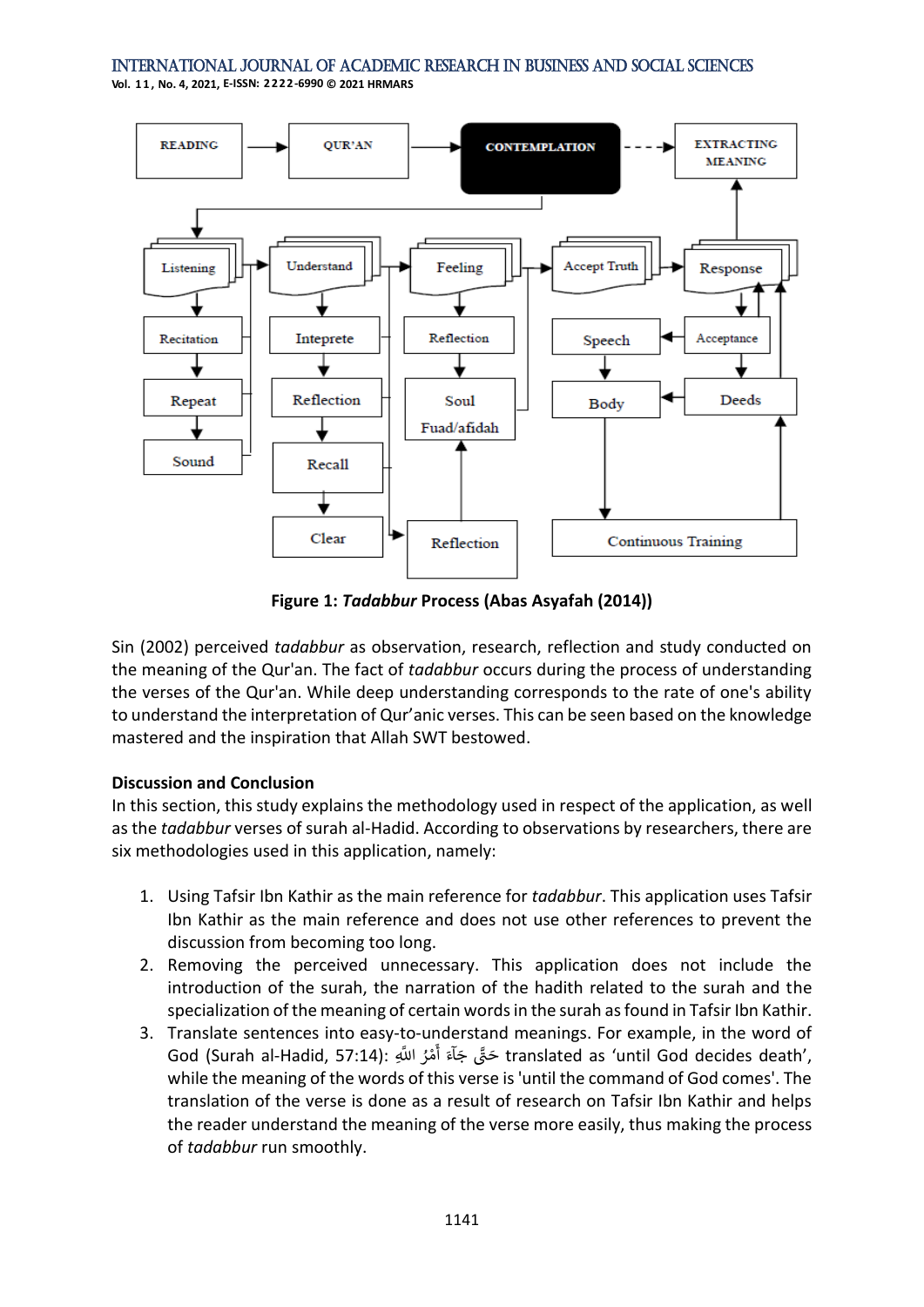**Vol. 1 1 , No. 4, 2021, E-ISSN: 2222-6990 © 2021 HRMARS**

- 4. Grouping the sentences into several parts. This application divides each surah into several parts to facilitate the *tadabbur* of the verse. For example, in surah al-Hadid, there are five groups of parts of the whole surah. After the division of the group of sentences, sentences will be divided into smaller distribution scope. For example, in the third division in surah al-Hadid verses 12-18, verses of the Qur'an are divided into two smaller scopes namely the discussion of verses 12-15 and verses 16-18.
- 5. *Tadabbur* through word by word. Users can *tadabbur* word-by-word of the surah. Each sentence will be separated and translated one by one.
- 6. Propose methods of *tadabbur* the Qur'an. According to Qur'an *Tadabbur* Digital, there are two techniques of *tadabbur* the Qur'an, namely strategic methods and technical steps. Strategic steps include the steps that need to be done before reading and interacting with the Qur'an, which is related to manners. Among them is the intention for the sake of Allah, cultivate the purpose of reading for the sake of Allah, understand and memorize the Qur'an to straighten out belief in Allah, and speech with deeds in accordance with the will of Allah. In addition, it is necessary to have the intention to achieve the pleasure of Allah, keep away from small or large *hadas* when interacting with the Qur'an, concentrate and avoid futile things, facing the *Qibla*, and pray that Allah will make it easier to interact with the Qur'an. Technical steps are used when interacting with the Qur'an including the content, meaning, messages contained in the Qur'an including speech, thoughts and daily behavior. It also includes aspects of reciting the Qur'an in *tartil*, reading the meaning of the words of the Qur'an, and reading the verses written under the meaning of each verse. Readers are also encouraged to interact with the Qur'an through 'Qur'an *Tadabbur* Digital' two pages a day and do not have to rush, then try to interact with the Qur'an at least one page a day through the *Tadabbur* Methodology compiled in this application, and deepen it through other *tafsir* books such as Tafsir Ibn Kathir and Tafsir al-Tabari. Readers are also encouraged to have the habit of reading the Qur'an between one page to one *juzu'* a day. Besides, always practice the commandments and abandon the prohibitions of Allah SWT.

Based on the researcher's observations, it is found that most of the *tadabbur* methods used touch the outward meaning of the sentence and do not touch the debate too deeply. This coincides with the purpose of this application was established, which is to provide an initial overview of the results of *tadabbur* for those who have just learned *tadabbur* al-Qur'an. The existence of online Qur'an *tadabbur* digital especially smartphones makes it easy for users to access it regardless of time and place. This situation is a step to bring the community closer to the Qur'an. It is hoped that such applications will be improved in terms of *tadabbur* delivery and multiplied in the future to produce a generation of the Qur'an that adheres to the Qur'an and the *Sunnah*.

This research adds to the existing knowledge by examining tadabbur al-Qur'an using a specific application, i.e. *Applikasi Quran Tadabbur Digital* while previous studies have examined tadabbur al-Qur'an without studying tadabbur Al-Quran using applications. This is significant in the context of *tadabbur al-Qur'an* because during this IR4.0 digital era, the usage of technology is important and *tadabbur al-Quran* should fully utilize media and technology.